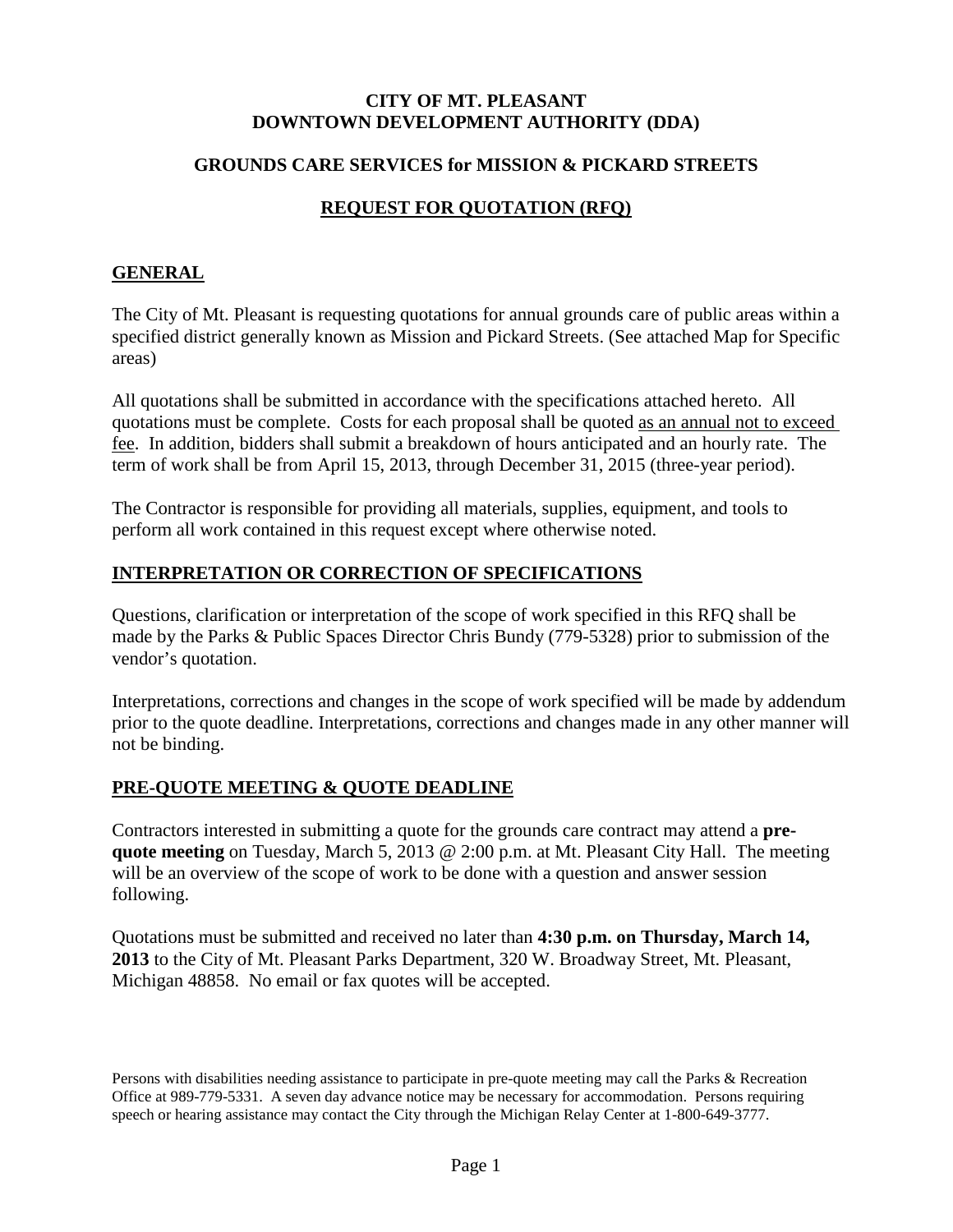#### **CITY OF MT. PLEASANT DOWNTOWN DEVELOPMENT AUTHORITY (DDA) GROUNDS CARE SERVICES for MISSION & PICKARD STREETS**

#### **WORK SPECIFICATIONS**

Locations included in DDA District: (see map for included areas)

- 1. Maintain turfed areas on both sides of Mission Street between Maple and Pickard Streets.
- 2. Maintain brick paved areas on both sides of Mission between Bluegrass and Pickard Streets and both sides of Pickard between Mission and the east city limits.
- 3. Maintain Veterans' Memorials on both sides of E. Broadway at Kinney Street.
- 4. Maintain City Entry wall areas at the following locations:
	- $\triangleright$  N. Mission and W. Pickard (SW corner)
	- $\triangleright$  Mission and Broadway (NW corner and SW corner)
	- $\triangleright$  S. Mission and Bluegrass (NE corner) including area in back of wall.

The Contractor shall maintain the facilities in a safe, neat and professional manner, performing grounds care functions to achieve the results outlined in this RFQ. Typical duties include, but are not limited to, the following:

- 1. Lawn Care and Landscaping
	- a. Mow all turf areas between sidewalk and street weekly and remove grass clippings from all hard surfaces including street. No mowing is required on Pickard.
	- b. Maintain all landscaped areas, including weeding and fertilizing beds, pruning trees, and trimming hedges and shrubs.
	- c. Fertilize twice during the growing season, once in the spring prior to April 30 and once with a winter preparation fertilizer in the fall before October 1. Provide two applications of pre-emergent crabgrass and broadleaf herbicide to all turf areas prior to April 30 and July 1. Notify the Parks Director (779-5328) not more than 10 or less than 5 days prior to each application.

Contractor specifically agrees to comply with all relevant facets of the Michigan Pesticide Act #171 of 1976, as amended. Further, Contractor agrees to use only state certified or registered applicators for all pesticide application on City properties as required by P.A. 171. Proof of such certification/registration shall be provided to the City upon award of quote.

- d. Trim branches and prune trees and shrubs in accordance with the International Society of Arboriculture standards or with their equivalent. Fertilize all deciduous trees and evergreen shrubs annually.
- e. Prepare annual beds by May 31 and clean up/remove spent plant material prior to October 1 of each year. Annual beds are to be treated with a pre-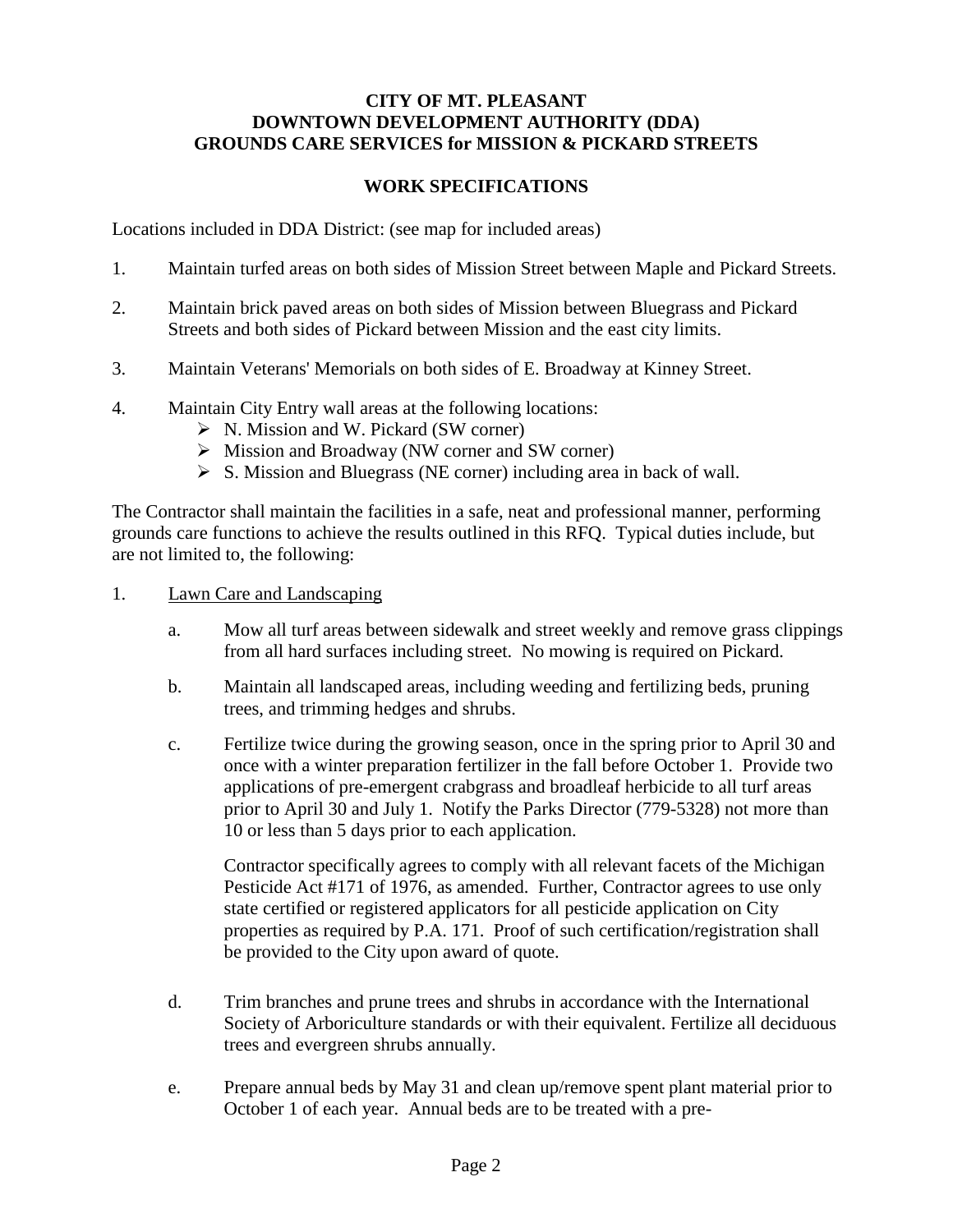emergent/fertilizer. Thirty 48-plant flats of Begonia Semperflorens (white and pink varieties) [or agreed upon equivalent] are to be planted no later than June 15 at two entry treatment locations and Veterans' Memorials; earlier planting will be at the discretion of the Parks Director or his designated official. Annuals are to be planted 8-10" on center. All annuals shall be in healthy condition, inspected and approved by the Parks Director or his designated official prior to planting.

- f. By September 15, remove annuals and replace with 120 #1 or one gallon container size Chrysanthemums to be planted 18" on center. Contact the Parks Director or his designated official for disposition previous to planting.
- g. Aerate all previously mulched planting beds and top dress with hardwood bark (per Technical Specifications 3.) Treat all mulched areas with pre-emergent once in the spring prior to April 30.
- 2. Tree Maintenance
	- a. All broken and hanging limbs must be removed and repaired when identified.
	- b. Fall leaves must be removed or mulched as needed to maintain high standard of care.
- 3. Brick Paved Areas

Sweep clean brick paved areas no later than April 30, as necessary. Reposition loose bricks or replace broken bricks and fill with same material no later than May 30.

Apply appropriate herbicide to prevent growth of grass or weeds in all brick paved areas as soon as they are one-half inch high. Note: Contractor specifically agrees to comply with all relevant facets of Michigan Pesticide Act #171 of 1976, as amended. Further, Contractor agrees to use only state certified or registered applicators for all pesticide application on City properties as required by P.A. 171. Proof of such certification/registration shall be provided to the City upon award of quote.

4. Edging

Edge curbs, brick and the street side of all sidewalks annually, early in the season when the turf has become established and touched up as needed throughout the growing season to maintain a quality edge.

5. Other Work

Provide other grounds care services as requested by the Parks Director or his designated official, so long as such tasks are within the Contractor's capabilities and expertise at a predetermined hourly rate.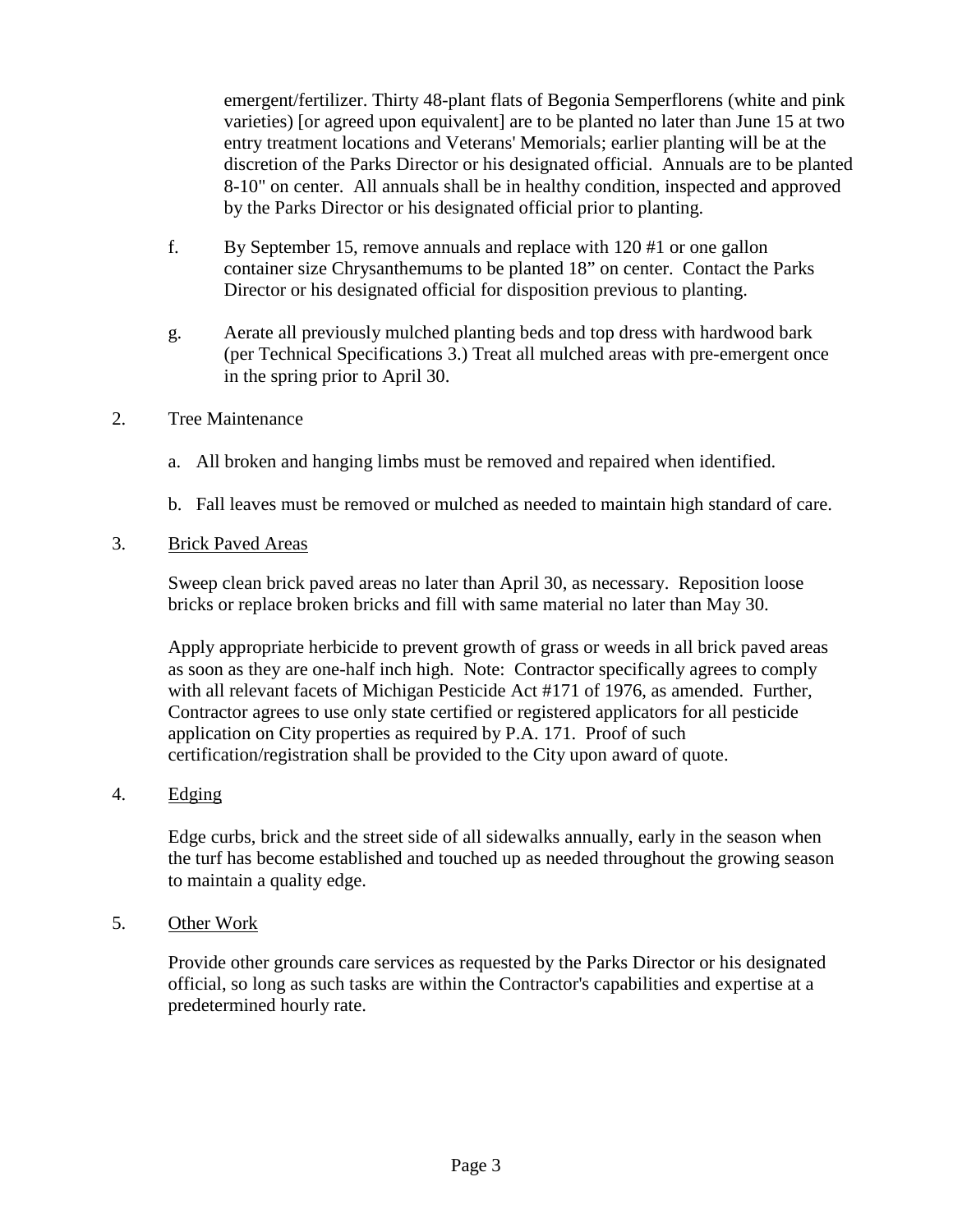#### **TECHNICAL SPECIFICATIONS**

# **A. MATERIALS**

- 1. PLANTING TABLETS shall be commercial fertilizer plant food tablet, Agriform 20-10-5, or equal, approved by the Parks Director or other designated official. The tablets shall be tightly compressed, long-lasting, slow release fertilizer tablets weighing between 5 and 25 grams, as specified.
- 2. GRANULAR PLANT FOOD shall be commercial fertilizer, a complete fertilizer of organic base containing in available form by weight 5-10-5; five (5) per cent of nitrogen, ten (10) per cent of phosphoric acid, and five (5) per cent of potash or equal ratio. Before delivery of any fertilizer is made under this Contract, the Contractor shall submit to the Parks Director or other designated official a sample in a properly marked one quart jar with the manufacturer's statement of analysis of the fertilizer, as well as the source of the plant food. The fertilizer shall be delivered to the site in the original containers, unopened and bearing a guaranteed analysis.
- 3. HARDWOOD BARK for mulching shall be finely shredded hardwood bark, free of sticks and foreign material, with no pieces greater than 5 inches in length. Before purchasing, a one pound sample of the material shall be submitted to the Parks Director or other designated official for approval. Bark colors shall be consistent in all maintained areas.
- 4. PRE-EMERGENCE HERBICIDE shall be a nationally recognized brand which shall be submitted to the Parks Director or other designated official for approval.
- 5. TREE PAINT shall be standard horticultural antiseptic tree wound compound, such as TREEKOTE or LEONARD TREE COMPOUND or PRUNING PAINT as distributed by A. M. Leonard and Son, Piqua, Ohio 45356, or approved equal.
- 6. WATER shall be clean, fresh, free of harmful substances and suitable in every way for the execution and maintenance of this work. In locations where irrigation is not present, The Contractor shall be responsible for the quality, supply and distribution of the water including hoses, hose connections, water wagons and vehicles necessary to assure healthy, growing plantings. Where irrigation is present, The Contractor is responsible for monitoring water distribution so turf, shrubs and other landscaping continues to thrive and reporting to Parks Director any irrigation concerns.

# **B. PROCEDURES**

# 1. PLANT TABLET INSTALLATION:

The Rate of Application of Plant Tablets shall be placed according to the manufacturer's instructions and as follows:

For balled and burlapped plant material use two 21 gram tablets per each one-half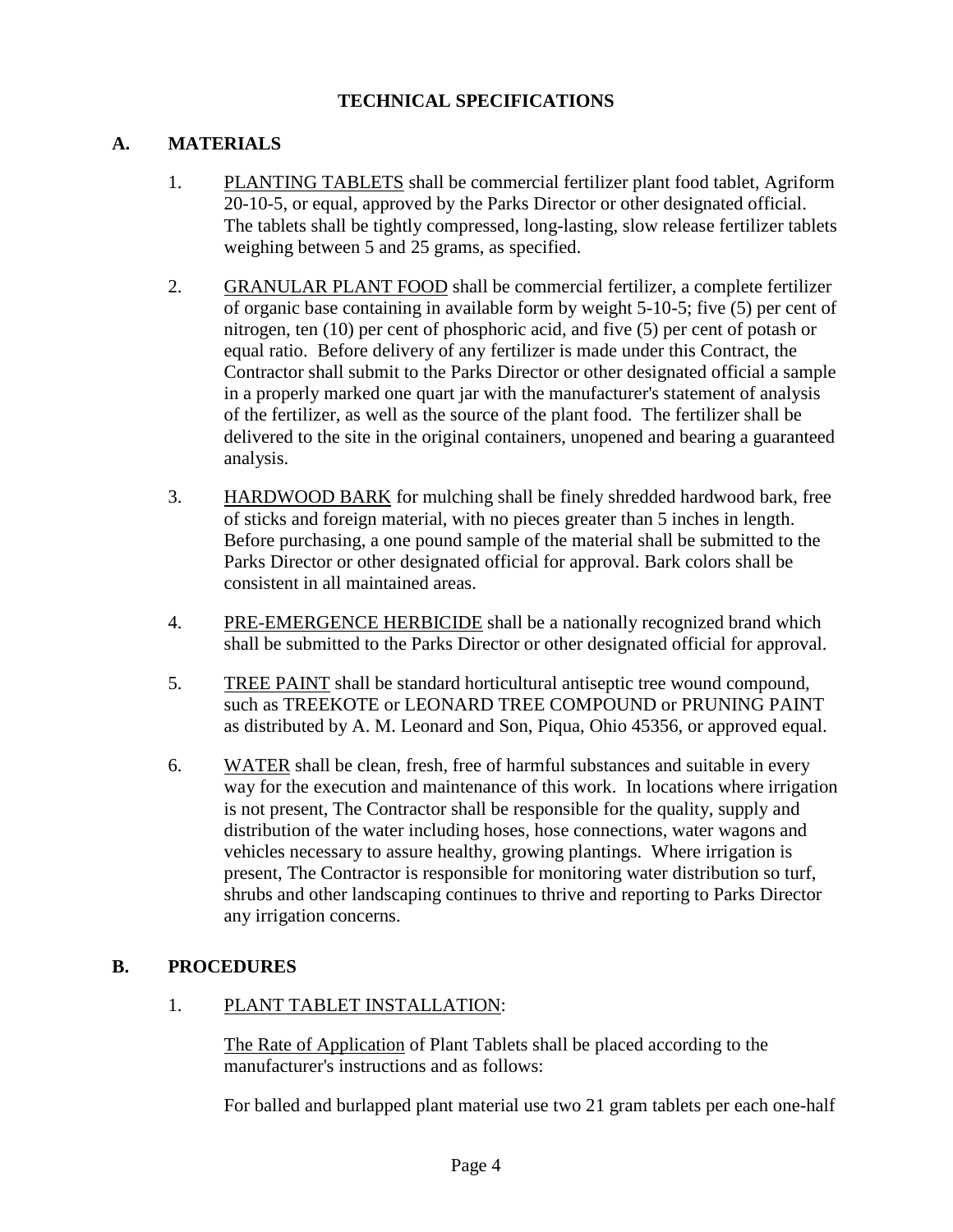inch (2") of caliper.

For seven (7) gallon container grown plant material, use three (3) tablets of the 21 gram size for each plant.

For five (5) gallon container grown plant material, use two (2) tablets of the 21 gram size for each plant.

For three (3), two (2) and one (1) gallon container grown plant material, use one (1) of the 21 gram tablets for each plant.

Placement of the planting tablets shall be as follows: Position the plant in the hole and settle the backfill 2/3 of the depth at the root ball. Place the recommended number of tablets evenly around the perimeter of, and adjacent to, the root ball at the depth which is in the upper 1/3 of the settled backfill around the root area.

- 2. FERTILIZER: Granular plant food shall be applied to the surface of the plant beds including the ground cover beds. The plant food shall be spread over the root area starting six inches from the trunk and extending to the drip line of each plant or to the outer edge of the plant bed, whichever is larger, at the rate of two pounds (2 lbs.) per 100 square feet.
- 3. MULCH: After the settled plants have been watered, backfilled and allowed to settle for 24 hours and saucers constructed, the mulch shall be applied.

Trees shall be mulched with 3 inch deep layer of bark mulch, all within the saucer.

Shrubs and Ground Covers shall be bedded by creating a bed outline 6 inches outside the drip line of the shrub. The outline shall be continuously cleaned out with a space, cut perpendicular to the lawn level. The grass within this bed outline shall be removed at least 4 inches deep to prevent grass growth. Then the bed shall be mulched with a 3 inch deep layer of bark mulch. The saucers will be maintained as specified, within the plant beds.

- 4. HERBICIDE: The pre-emergence herbicide shall be applied evenly on the surface of the mulch at the manufacturer's recommended rate in all plant beds and tree saucers after the mulch has been applied and firmed in place. Should weed or grass growth exist within these beds and saucers, it shall be removed and the soil and mulch smoothed and firmed. Then the herbicide shall be placed on the surface and sprinkled thoroughly with water. The rate of application shall comply with the manufacturer's recommendations.
- 5. PESTICIDE: Grub control pesticide shall be applied 2 times per year to prevent the damage to turf in the maintained areas.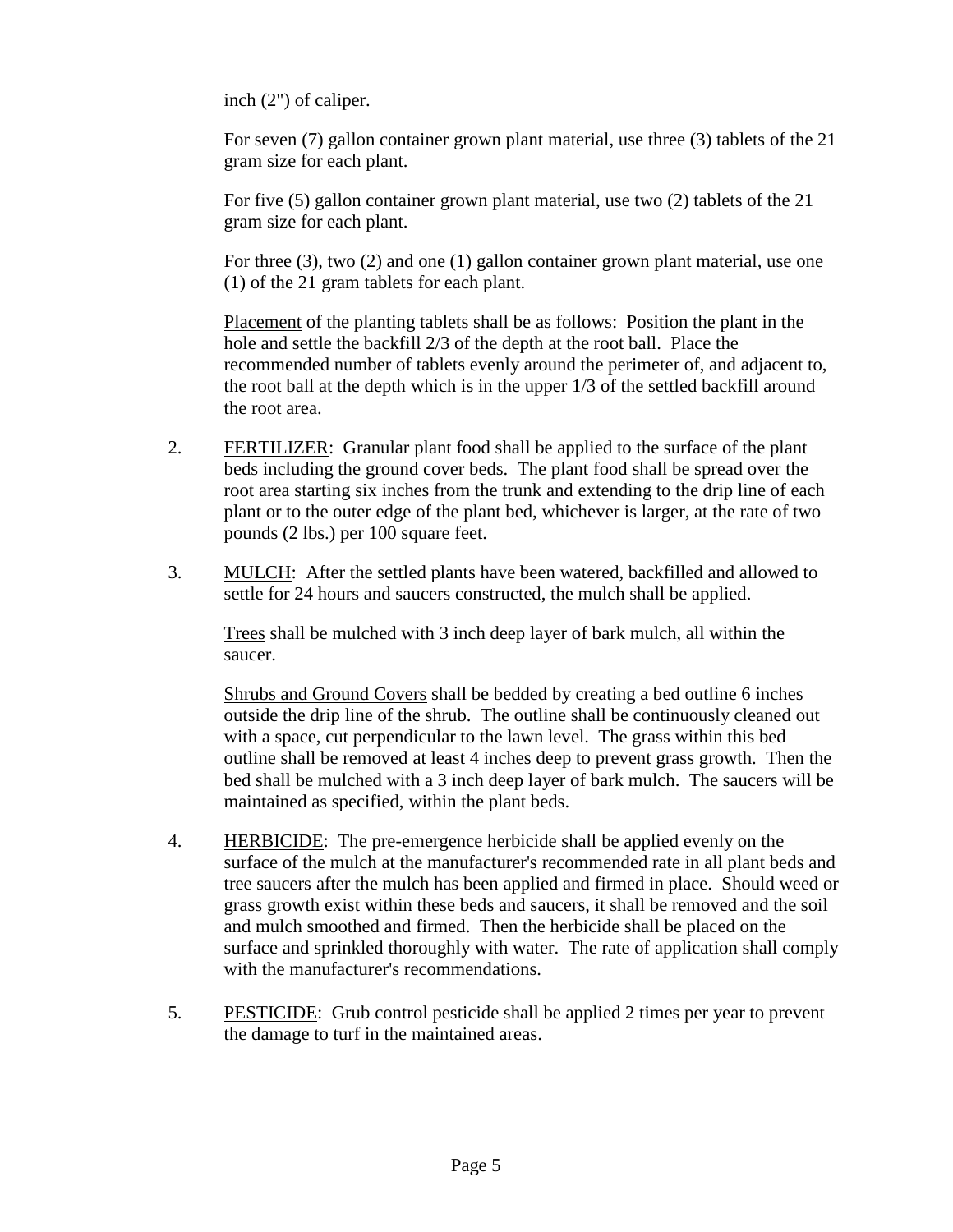# **C. MAINTENANCE**

General Requirements: The operations of maintenance shall begin immediately after the contract is executed and shall continue until specified. The contractor shall furnish all supervision, labor, material, equipment and transportation to maintain the plantings in an attractive and vigorously healthy condition throughout the contract period to produce a high quality appearance. All materials used shall conform to quote specifications or shall otherwise be acceptable to the Parks Director or other designated official.

Planting Maintenance: The Contractor shall maintain the planting in a healthy growing condition by spraying, weeding, cultivating pits and beds where needed, replacing displaced mulch basins, plant beds, resetting stakes, tightening guy wires, replacing flags, etc.

In all areas with no irrigation or where irrigation is inconsistent, watering shall be the Contractor's responsibility throughout the contract period and shall be done on a scheduled basis to assure healthy, growing plantings. The coordination of access to supply locations, irrigation systems and related water supply equipment shall be the Contractor's responsibility. Any failure to the irrigation system needs to be reported to the Parks Director as soon as possible. The Contractor shall inspect the plantings throughout the growing season and take necessary steps to control insect and blight attack. The Contractor shall also inspect the planting after each severe storm and exercise all corrective measures required to maintain a finished quality appearance and good plant vigor. All maintenance and remedial operations are subject to the approval of The Parks Director or other designated official throughout the contract period. The Contractor shall report all irrigations settings or changes in settings to the Parks Director or other designated official.

Fertilizer: On March 1 and June 1, granular plant food shall be applied to the surface of the plant beds. The plant food shall be spread over the root area starting six inches from the trunk and extending to the drip line of each plant, at the rate of two pounds (2 lbs.) per 100 square feet.

Plant beds shall be treated with post-emergence herbicide on June 1, and September 1, or as recommended by the manufacturer to prevent weed or grass growth in the plant beds. No weed or grass growth shall exist in plant beds at any time.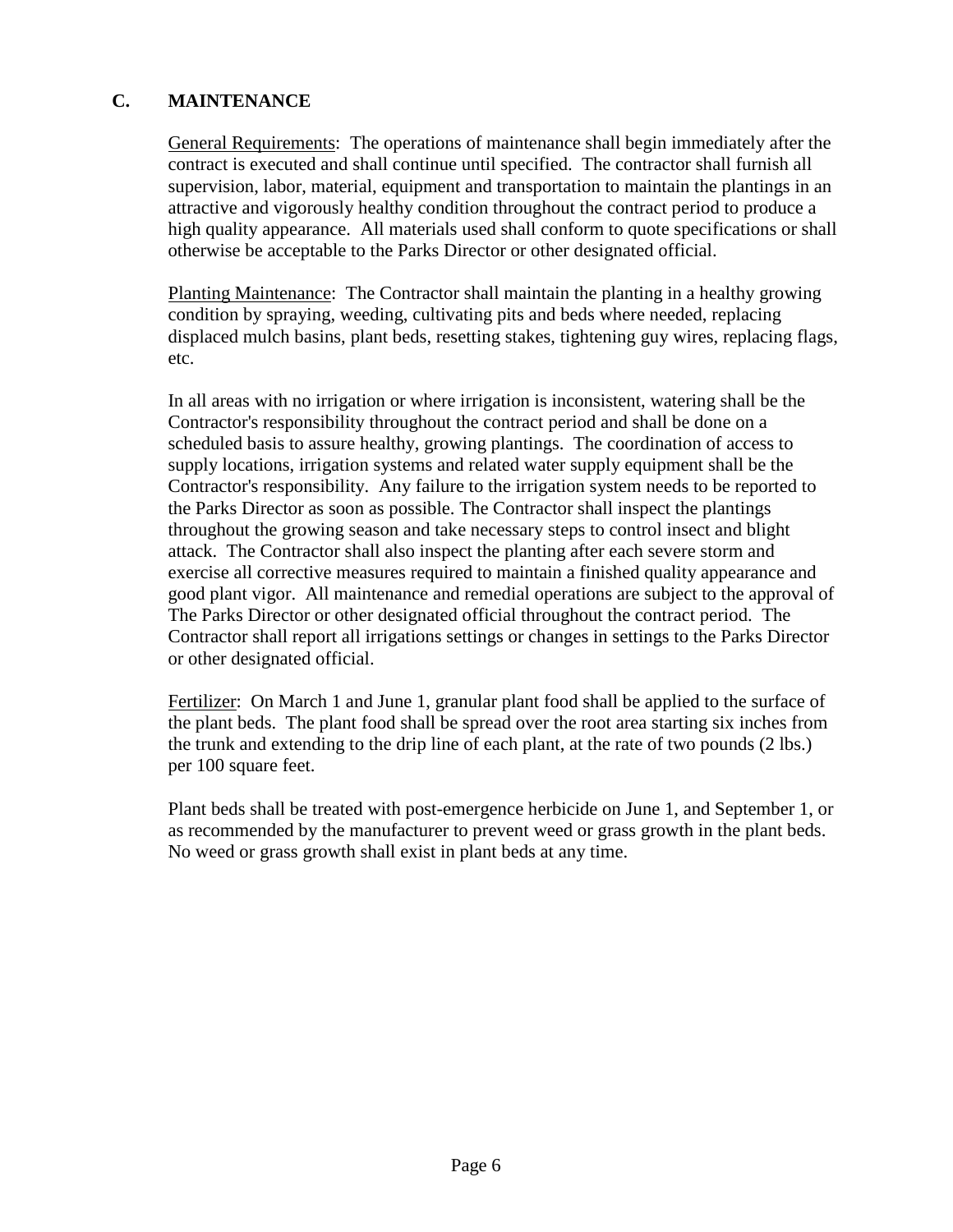# **OTHER REQUIREMENTS**

# **METHOD OF PAYMENT**

The City will make monthly payments upon submittal of detailed invoices by the Contractor to the City of Mt. Pleasant Parks Department, 320 W. Broadway Street, Mt. Pleasant, Michigan 48858. The monthly invoices shall include an itemized listing of hours worked for the various major groupings and the hourly rate associated with each. Annual billings shall not exceed the total annual quoted fee.

# **EARLY TERMINATION**

The City reserves the right to terminate the contract upon thirty (30) days written notice for any reason including unsatisfactory performance to be determined solely by the City.

#### **CONTRACTOR TO PERFORM**

Contractor agrees to provide the services quote as described in this RFQ. Contractor agrees to maintain the premises described above in a safe, clean, sanitary, and presentable condition, and shall perform acts described herein, at minimum, in order to maintain the premises in said clean, sanitary, and presentable condition as required. Further, except as otherwise stated herein, the Contractor shall be responsible for providing all items, articles, materials, and operations, including labor, materials, equipment, supplies and incidentals necessary to complete the requirements of the contract.

# **INDEMNIFICATION**

Contractor agrees to hold harmless, indemnify, and defend the City of Mt. Pleasant, its commissioners, officers, employees, and agents against any and all claims, losses, damages, or lawsuits for damages arising from, allegedly arising from, or related to the provision of services hereunder by the Contractor.

# **INSURANCE**

The Contractor does further agree that, in order to protect itself as well as the City of Mt. Pleasant under the indemnity provision hereinabove set forth, the Contractor will at all times during the term of this agreement have and keep in force a general liability insurance policy in the amount of not less than one million (\$1,000,000) dollars and provide evidence of such policy to the City. Contractor agrees to name the City as an additional insured and to cause City to be notified should such insurance policy be canceled for any reason. Further, Contractor agrees to provide the City proof of Worker's Compensation Insurance. Cancellation of Worker's Compensation Insurance will result in termination of the contract.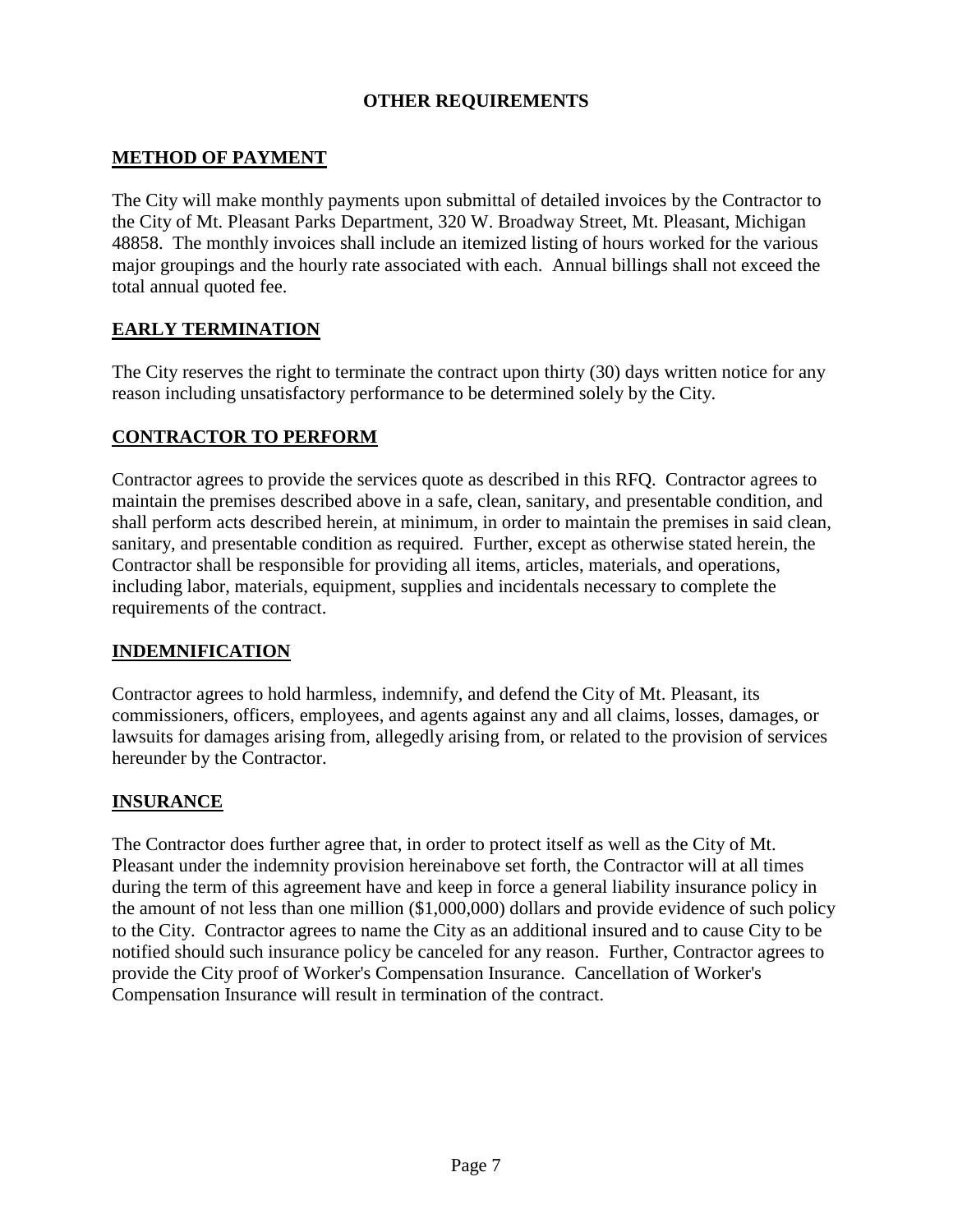# **SAFETY AND HEALTH ACT**

Contractor specifically agrees to comply with all relevant facets of the Michigan Occupational Safety and Health Act, being Public Act No. 154 of 1974, as amended. Further, Contractor agrees to provide his employees with all reasonable and appropriate safety equipment necessary to carry out the terms and covenants contained within this agreement.

# **DEFAULT AND REMEDY**

The failure of the Contractor (including the failure of any employee provided by the Contractor) to abide by any of the terms, conditions, or requirements expressed in this request for proposal, shall constitute a default if not promptly corrected by the Contractor upon receipt of a notice of deficiency and request of compliance from the City. In the event of a default by the Contractor, the City may cancel this agreement by sending written notice of cancellation to the Contractor at his address first written above.

# **CONTRACT RENEWAL**

Upon the mutual written consent of the parties hereto, the contract may be renewed for successive periods of one year upon the same terms and conditions in all respects as hereinafter set forth, and upon such other terms and conditions as they shall mutually agree in the manner set forth below, provided that such other terms and conditions shall be in writing. Notice of desire to renew the contract shall be given by the party desiring such renewal to the other party, in writing, not less than 30 days before expiration of the term of the contract.

# **INDEPENDENT CONTRACTOR**

It is agreed by the parties that at all times and for all purposes hereunder, the Contractor is an independent contractor and not an employee of the City. No statement contained in the contract shall be construed so as to find the Contractor an employee of the City, and the Contractor shall be entitled to none of the rights, privileges, or benefits of City employees except as otherwise may be stated herein.

# **COMPLIANCE WITH LICENSING, LAWS AND REGULATIONS**

In addition to the Michigan Occupational Safety and Health Act described above, Contractor agrees that in providing all services pursuant to the contract, the Contractor shall abide by all licensing requirements, statutes, ordinances, rules, and regulations pertaining to, or regulating the provision of, such services, including those now in effect and hereafter adopted. Any violation of said statutes, ordinances, rules, or regulations shall constitute a material breach of this contract, and shall entitle the City to terminate this contract immediately upon delivery of written notice of termination to the Contractor.

# **REFERENCES**

Please provide a list of current or past customers. Include a contact name and telephone number for each reference.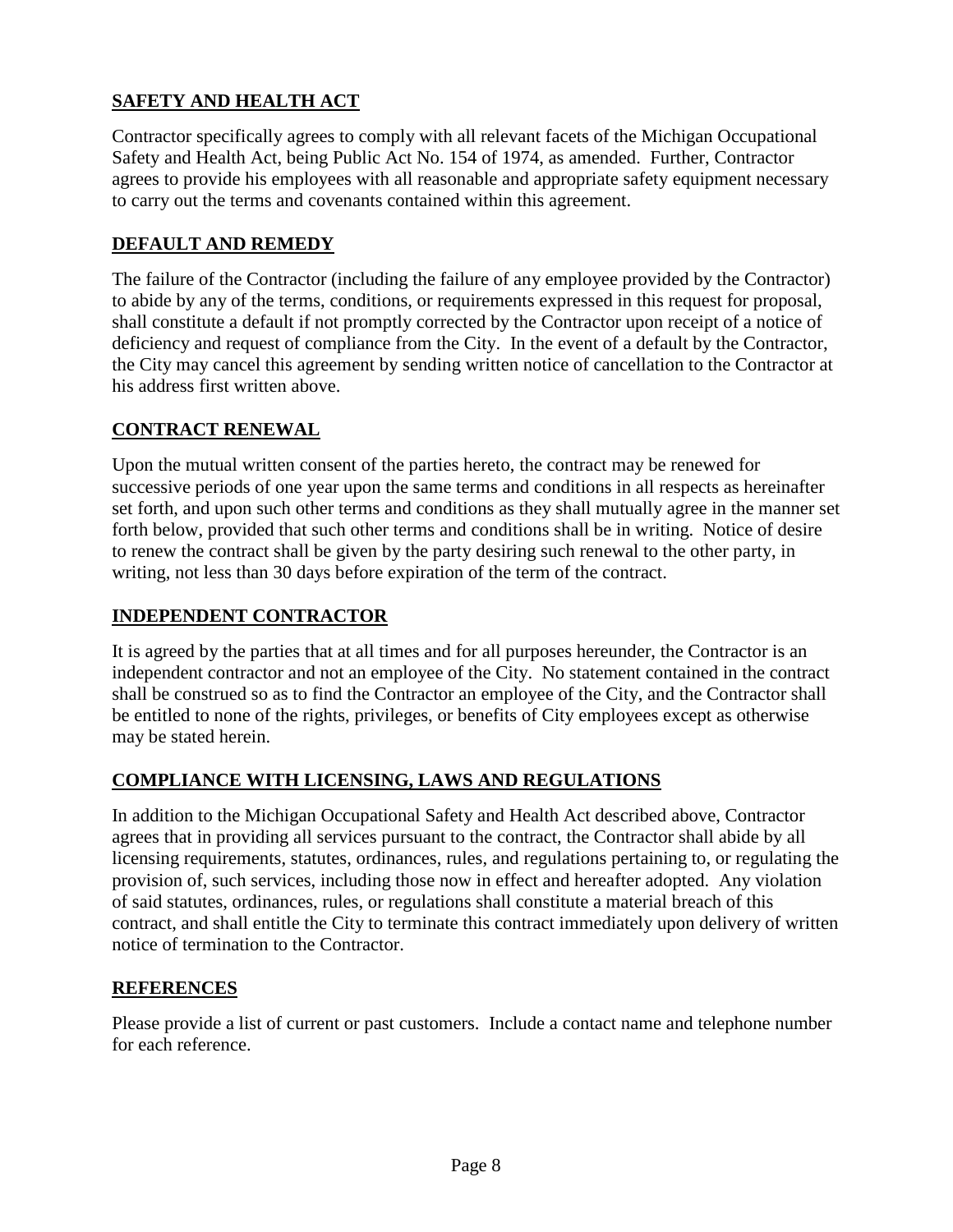# **QUOTE FORMS**

All proposals must be submitted on the accompanying proposal forms. The successful contractor shall, prior to commencement of the contract, provide the Parks Director with an annual calendar indicating the time frame of monthly, quarterly, and annual maintenance items so as to assist both parties in monitoring performance of the contract.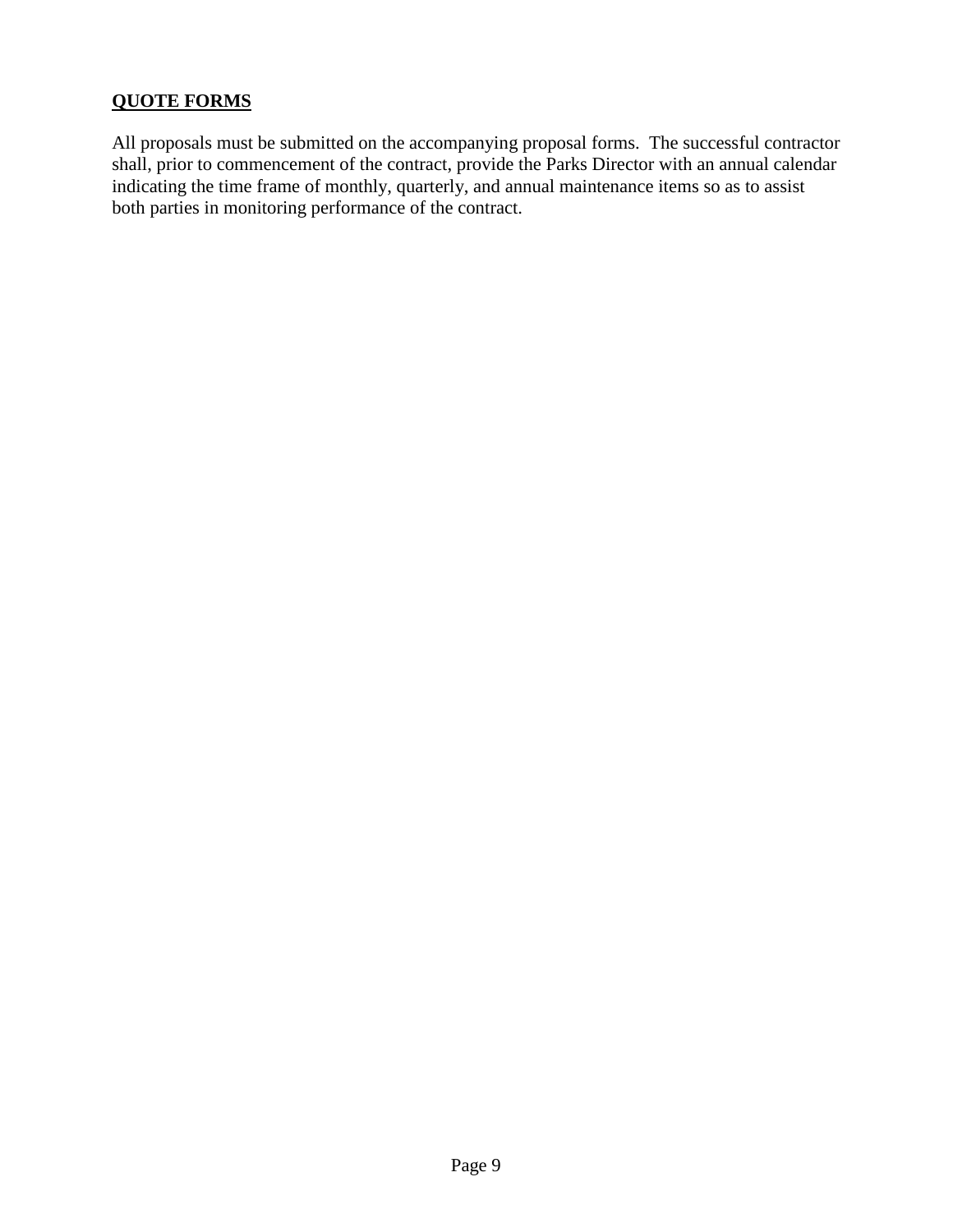#### **CITY OF MT. PLEASANT DOWNTOWN DEVELOPMENT AUTHORITY (DDA) GROUNDS CARE SERVICES for MISSION & PICKARD STREETS**

#### **PROPOSAL FORM**

In compliance with your Technical Specifications, Scope of Work, and the Standard Instructions to Bidders, the undersigned hereby proposes to perform grounds care services for the following annual costs:

#### **TOTAL ANNUAL COST**

| Grounds Care Services - 2013 |  |
|------------------------------|--|
| Grounds Care Services - 2014 |  |
| Grounds Care Services - 2015 |  |

**\* Detailed Cost Proposal form attached. (Must accompany this quote.)**

| List any deviations from the specifications:                                                                                                                                                                                                                                                                                                                                                                                                                                                        |                |
|-----------------------------------------------------------------------------------------------------------------------------------------------------------------------------------------------------------------------------------------------------------------------------------------------------------------------------------------------------------------------------------------------------------------------------------------------------------------------------------------------------|----------------|
|                                                                                                                                                                                                                                                                                                                                                                                                                                                                                                     |                |
|                                                                                                                                                                                                                                                                                                                                                                                                                                                                                                     |                |
| 3.                                                                                                                                                                                                                                                                                                                                                                                                                                                                                                  |                |
| $\begin{array}{c} \n4. \quad \textcolor{blue}{\textbf{12.12}} \quad \textcolor{blue}{\textbf{13.13}} \quad \textcolor{blue}{\textbf{14.13}} \quad \textcolor{blue}{\textbf{15.13}} \quad \textcolor{blue}{\textbf{16.13}} \quad \textcolor{blue}{\textbf{17.13}} \quad \textcolor{blue}{\textbf{18.13}} \quad \textcolor{blue}{\textbf{19.13}} \quad \textcolor{blue}{\textbf{19.13}} \quad \textcolor{blue}{\textbf{19.13}} \quad \textcolor{blue}{\textbf{19.13}} \quad \textcolor{blue}{\textbf$ |                |
|                                                                                                                                                                                                                                                                                                                                                                                                                                                                                                     |                |
| RESPONSIBLE OFFICER'S NAME                                                                                                                                                                                                                                                                                                                                                                                                                                                                          |                |
|                                                                                                                                                                                                                                                                                                                                                                                                                                                                                                     |                |
| <u> 2000 - Jan James James Barnett, amerikansk politik (d. 1878)</u>                                                                                                                                                                                                                                                                                                                                                                                                                                |                |
| TELEPHONE $(\_\_)$                                                                                                                                                                                                                                                                                                                                                                                                                                                                                  | $MOBILE(\_\_)$ |
|                                                                                                                                                                                                                                                                                                                                                                                                                                                                                                     |                |

I hereby state that all of the information I have provided is true, accurate and complete. I hereby state that I have authority to submit this quote, which will become a binding contract if accepted by the City of Mt. Pleasant.

 $By$ 

Responsible Officer's Signature and Title Date

Quotes to be received no later than **4:30 p.m. on Tuesday, November 13, 2012** to City of Mt. Pleasant Parks Department, 320 W. Broadway Street, Mt. Pleasant, Michigan 48858.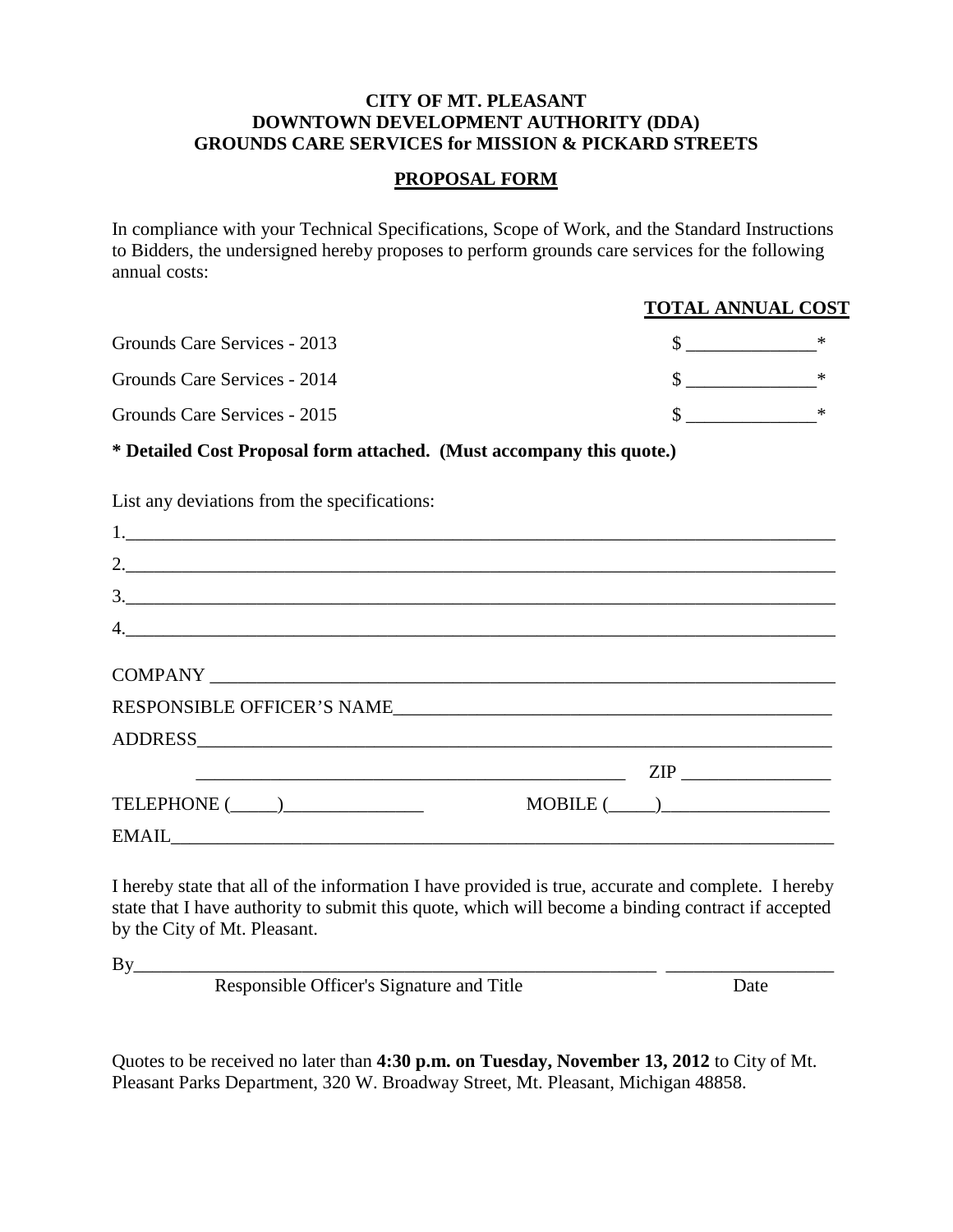#### **CITY OF MT. PLEASANT DOWNTOWN DEVELOPMENT AUTHORITY (DDA) GROUNDS CARE SERVICES for MISSION & PICKARD STREETS**

#### **DETAILED COST PROPOSAL FORM**

|                              | <b>HOURLY RATE</b><br><b>CHARGE</b> | <b>ESTIMATED</b><br><b>HRS./MONTH</b> | <b>ESTIMATED</b><br><b>HRS./ANNUAL</b> |
|------------------------------|-------------------------------------|---------------------------------------|----------------------------------------|
| Total Cost, All Areas - 2013 |                                     |                                       |                                        |
| Total Cost, All Areas - 2014 |                                     |                                       |                                        |
| Total Cost, All Areas - 2015 |                                     |                                       |                                        |
|                              |                                     |                                       |                                        |
|                              |                                     |                                       |                                        |
|                              |                                     |                                       |                                        |
|                              |                                     |                                       |                                        |

I hereby state that all of the information I have provided is true, accurate and complete. I hereby state that I have authority to submit this quote, which will become a binding contract if accepted by the City of Mt. Pleasant.

By\_\_\_\_\_\_\_\_\_\_\_\_\_\_\_\_\_\_\_\_\_\_\_\_\_\_\_\_\_\_\_\_\_\_\_\_\_\_\_\_\_\_\_\_\_\_\_\_\_\_\_\_\_\_\_ \_\_\_\_\_\_\_\_\_\_\_\_\_\_\_\_\_\_\_\_\_\_

| (Responsible Officer's Signature and Title) | Date |
|---------------------------------------------|------|
|                                             |      |